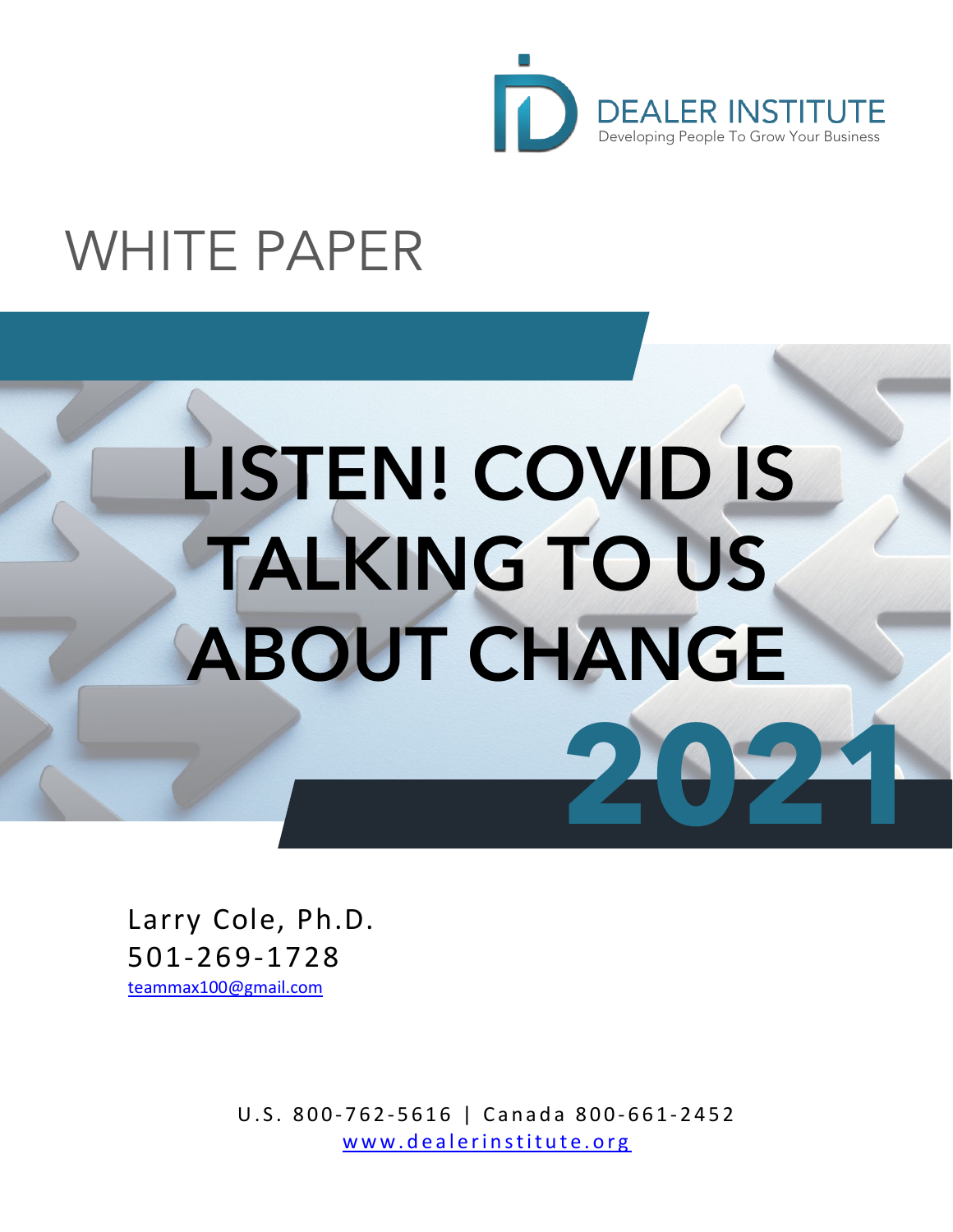Yes, COVID is a double-edge sword. One the one hand it is a terrible disease while on the other hand it is very sensitive and potentially explosive subject. So why am I writing about it? Whether we like it or not, COVID is providing us an excellent opportunity to understand critical dynamics inherent in the change process. We're bombarded with news about COVID and I hope you find it interesting to learn how the change dynamics that I'm about to explain can help move your dealership to a higher level of performance. You can decide what you are going to do about COVID. But if we're going to experience it, we might as well learn from it. Remember the time-worn cliché — when the student is ready the teacher appears. I hope the readers of this article are ready to accept its content as a teacher about change.

The virus epidemic is screaming about the dynamics of change. We only need to listen. There are three categories of change: 1) planned change of what we want to achieve, 2) forced change like those brought to us by the virus, and 3) passive change resulting in the 10 pounds I've gained over the past 18 months. This paper deals with the first two change categories. The third category is my personal problem.

A major source of energy to change is the propulsion to do something differently when remaining the same is no longer an option. Imagine sitting in a movie theater when suddenly everything goes black, including the exit lights. Then you begin to smell smoke. At that point, the decision to change is easily made as everyone is rushing to find an exit. Hopefully, none of us will have this experience.

Experiencing COVID symptoms is that blacked out theater and provides an excellent analogy to help us see the light to successfully change. The vaccine offers the opportunity to change and with any change there is going to be a percentage of people who will refuse. This resistance gets louder as social media gives resisters a voice as they shout their reasons to encourage others to likewise resist. A similar experience occurs in the dealership with employees voicing their opposition to an announced change.

Examine the following normal curve which illustrates the three groups of accepting change whenever and wherever the setting.

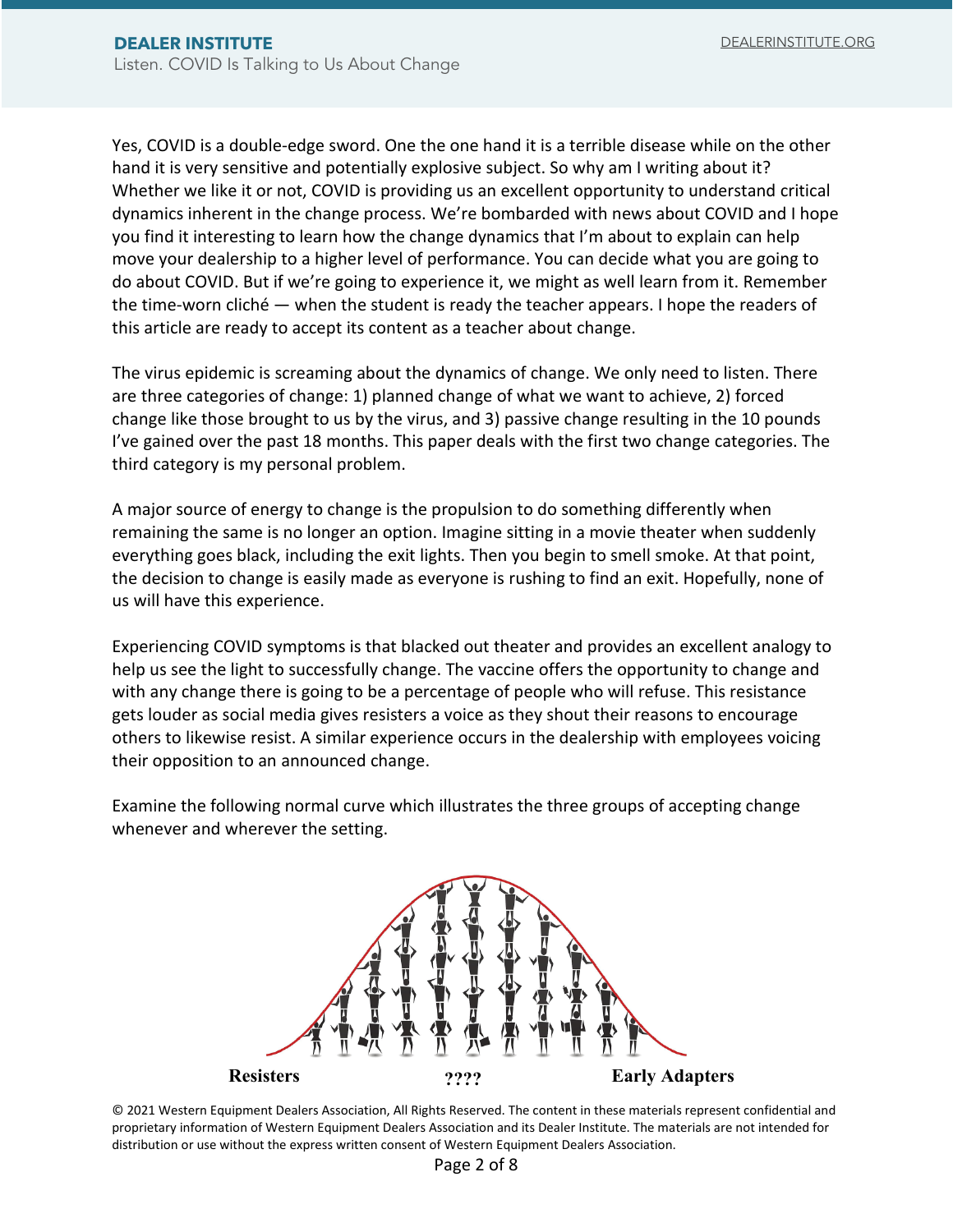In order for resisters or those wondering what to do to move to the right is to understand that remaining the same is not an option. But, remember there will be a percentage that will continue to resist either actively or passively. I've encouraged resisters in dealerships to be active because it provides an opportunity for those supporting change the opportunity to continue discussing the reasons driving change. Remember, the resisters are telling us they fail to see the benefit of change for themselves. So, it is the responsibility of the dealership management structure to help resisters understand the benefits of any change. Hopefully, the resisters will listen with an open mind to objectively evaluate the facts. Again, there may be a percentage that refuses to accept the facts driving the need to change for whatever reason.

In contrast, early adapters recognized the vaccine as an opportunity to remain healthy and, hopefully, return to a more normal lifestyle. It served as a magnetic pull. The pull was so strong that people traveled for miles just to get vaccinated. These people made personal decisions that, *"I've got to get vaccinated to promote health."* And this is exactly what needs to happen in dealerships. The benefits of change need to serve as a strong magnet to pull people to change.

Fast forward. Now look at what is happening. How many stories have we heard where unvaccinated COVID victims exclaim, *"If only I had received the vaccination"* as they lie in bed while COVID is ravaging their bodies?

Inherent in such testimonies are two critical change elements: 1) accepting responsibility to make the best decision and 2) recognizing that remaining unvaccinated was not the best choice. There is a "come to Jesus insight" while the patient lies seriously ill and potentially dying but, it is too late to be vaccinated. That "come to Jesus insight" can occur within the dealership as well. The good news with these "come to Jesus insights" is that these people can become a megaphone encouraging other resisters to change.

Here are the critical change points. One is that in spite of the magnetic pull, it is not strong enough to overcome some of the resisters' beliefs. Second, as we have seen, a tragic event must happen before some people decide to change.

Here's the leadership lesson: When employees resist change at your dealership in spite of your best efforts to sell the benefits, the challenge is to offer a tragic consequence to push the change agenda. Yes, in some instances, the lack of job security for not changing may be the key to open the door to change. But if you play that card, then you need to follow through and wish the person well. Unfortunately, come hell or high water, there is a percentage of individuals who may never change their minds simply because they don't want to; their stubbornness to see the truth provides them a benefit. I can't tell you the number of times I've discussed employees habitually arriving late to work. I try to help managers realize that accepting that performance is lowering the expected standards for everyone.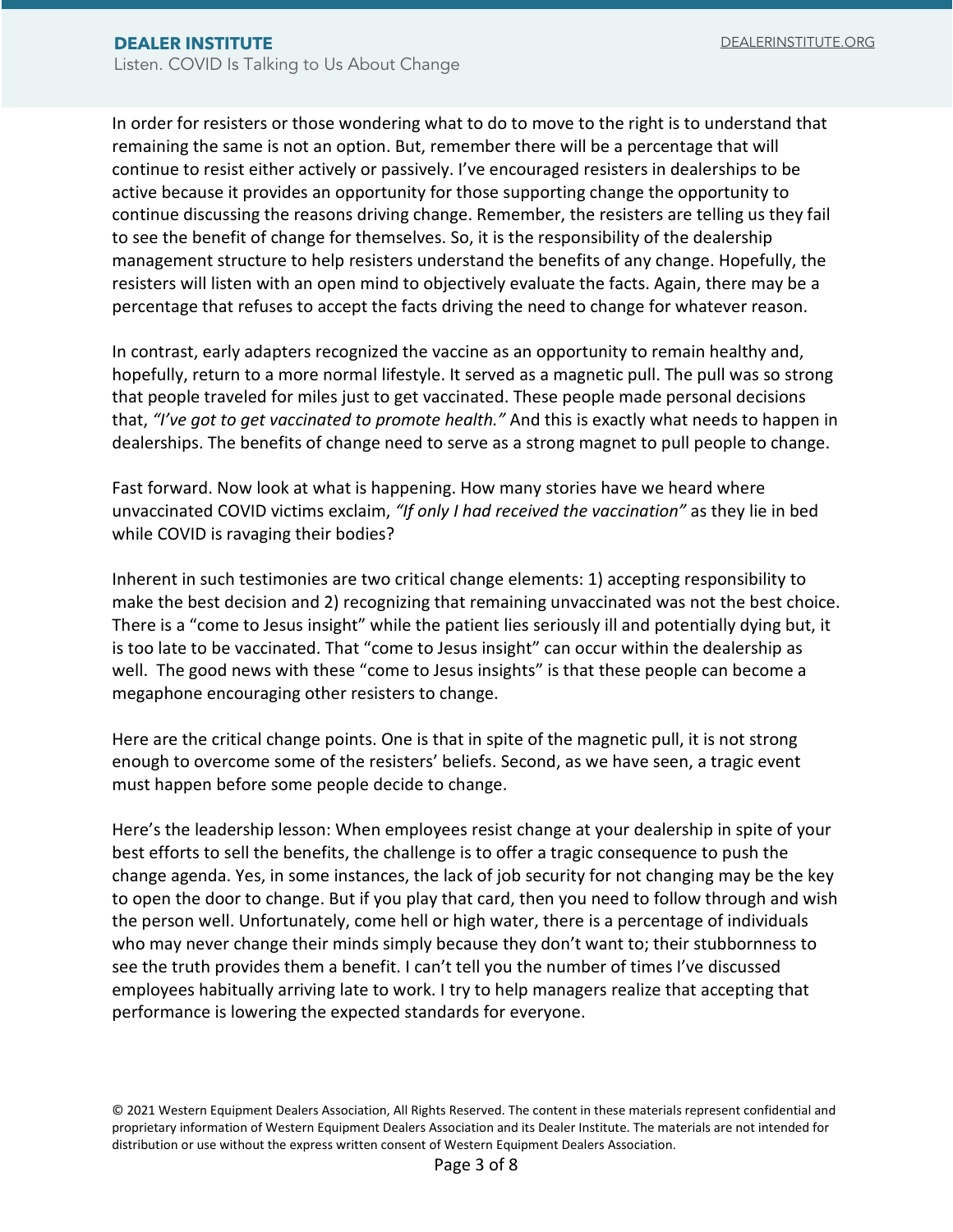When I ask those attending one of my leadership courses, *"Where do you want to be on scale from 1 – 10 with 10 being the best leaders"* I routinely hear 10 or at least a 9. Don't become angry when I write this, but I silently wonder which ones are lying to themselves?"

One of the more difficult challenges that all of us must confront every day is being openminded, that is, the willingness to listen to or accept different ideas or opinions. Having an open mind is so critical for our personal and professional success that it's a favorite topic of researchers and authors (see *Think Again* by Adam Grant and *Multipliers* by Liz Wiseman).

Stop for a moment and think about your thinking. It's an amazing gift that can either promote your well-being or lead to your demise and even trick you into doing things that are detrimental to your well-being. I'm asking you to be open-minded and think about what is required to successfully implement change. That leads us to how we can be open minded when confronted with the need to change? Keep reading.

#### **Your Personal Think Tank**

**Aware:** Psychological self-awareness has been labeled as one of our greatest challenges and being open-minded begins with being aware of our attitudes and the realization that our attitudes are created by a variety of environmental events, e.g., social media, religion, politics, a person we admire, our parents and, yes, even our levels of selfesteem and self-confidence to name a few. Awareness is attending to our thoughts, feelings and actions. All of us have conscious and unconscious biases that influence our actions. So, challenge yourself by asking, *"Are my thoughts based on facts or is it possible that fiction is driving what I think are facts?"*

**Facts:** Facts or fiction? In short, all of us are victims of our imaginations and falsehoods because the more frequently we hear fiction; the more likely we begin to think they are facts. That speaks directly for us to evaluate content with an open mind.

The change message imbedded in this fact/fiction phenomenon is the need to continuously discuss that which you want to institutionalize within your dealership, e.g., the dealership's mission which fuels high performance.

**Challenge:** Here is the kicker. You must have the psychological fortitude to be willing to have your thinking challenged. Just recently I listened to a series of false statements being made as if they were true about situations about which I had first-hand knowledge. I challenged the speaker's words because he was spewing untruths. No, he didn't like being challenged, but being challenged earlier in his life could have prevented him from mistakenly spreading rumors.

Narcissistic thinking that our fictitious ideas are "right" is playing psychological Russian Roulette as far as COVID is concerned. The beauty of being challenged leads to better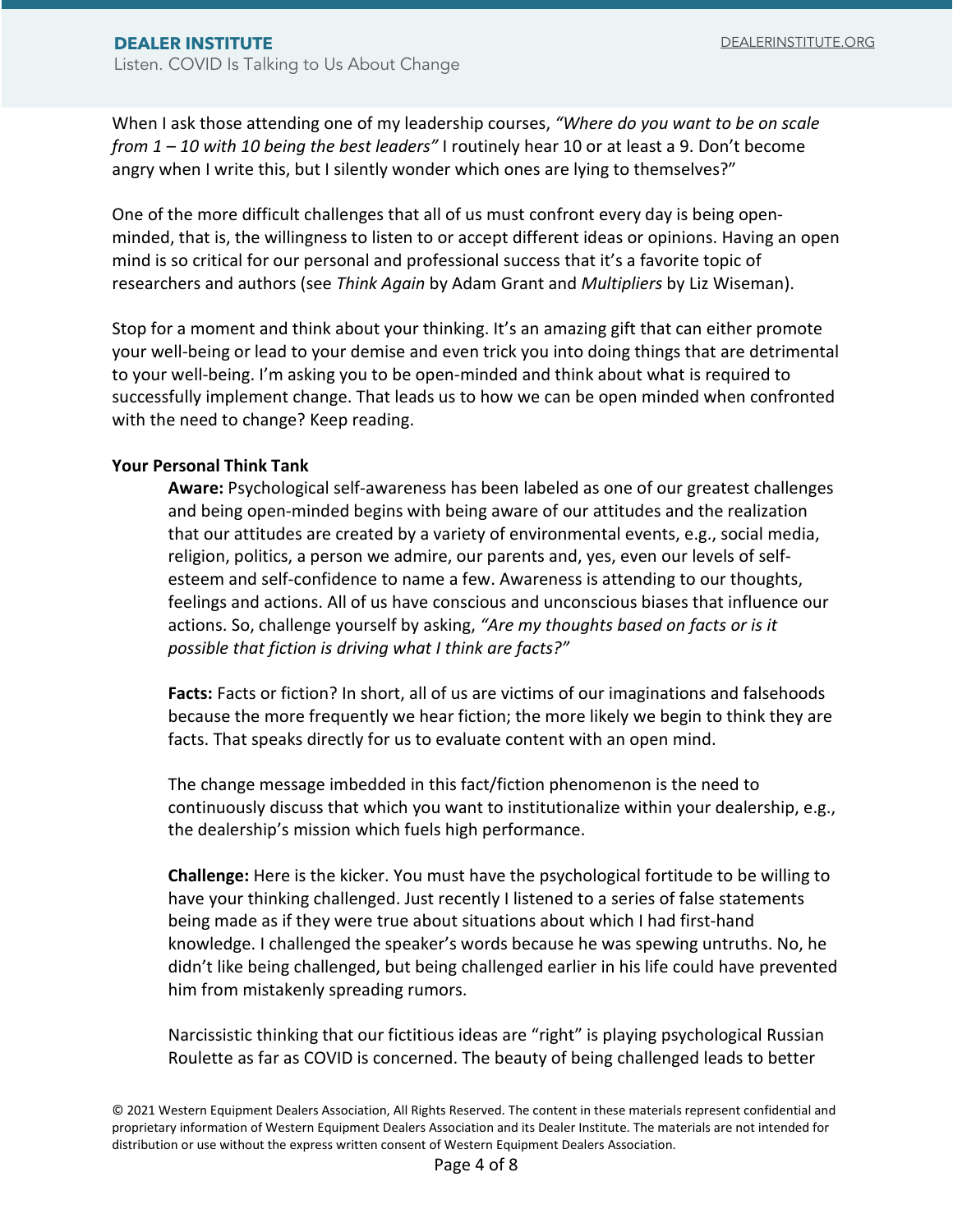thinking and better ideas. Be proactive and take advantage of the multiple opportunities to challenge your thinking or risk that a dire consequence does that for you.

**Listen to Understand:** The challenge of listening to understand is the constant control that is required over your automatic internal chatter to discount what you are hearing. When you automatically start discounting another person's opinion, give yourself instructions to listen to fully understand the opposing point of view. An antidote could be to ask yourself, *"Could what I'm hearing be true?"* I know that is difficult to do instead of continuing to discount the presenter of information that is contrary to your opinions.

**Evaluate:** COVID is demanding that we evaluate what is best for us and our families? Each of us will make that decision. Change in the dealership can be threatening and every employee needs to objectively evaluate the terms with the same question, *"Is the change best for me and my family."* Doing so means giving the subject an honest evaluation by examining the ratio of advantages vs. disadvantages of staying the same vs. those of supporting the change.

**Normal Curve:** We must accept the fact the normal distribution tells us about change. At the risk of being redundant and in spite of the best facts available, there will be a percentage of people who will stubbornly hold onto their stubbornness because of the personal benefits derived from their *way of thinking.* I've read that *not changing* is the reason the world has lost its dinosaurs with the exception of the lowly cockroach that adapted to the ever-changing environment. The choice is ours – be a dinosaur or a cockroach?

#### **Forced Change**

Now let's turn our attention to the fact that COVID has forced us to change our rituals that have produced considerable frustration and heightened depression three to four times compared to the level of pre-COVID depression. Many times, we're going to be forced to change, e.g., someone bangs into our car, we didn't receive the promotion that was promised; even the dealership can force changes we're unhappy about. We need to learn how to use forced change for our benefit.

So, what do we do with our backs against the wall? We have two options: 1) continue being disgruntled risk loss of health or perhaps leave the dealership, or 2) adapt to the change as best as we can and hopefully grow from the experience.

COVID has trapped us because it's everywhere. Our survival instincts have two primary goals to maintain psychological and physical safety. We think remaining in our comfort zone is the safest place, but not necessarily when confronted with forced changes that threaten health,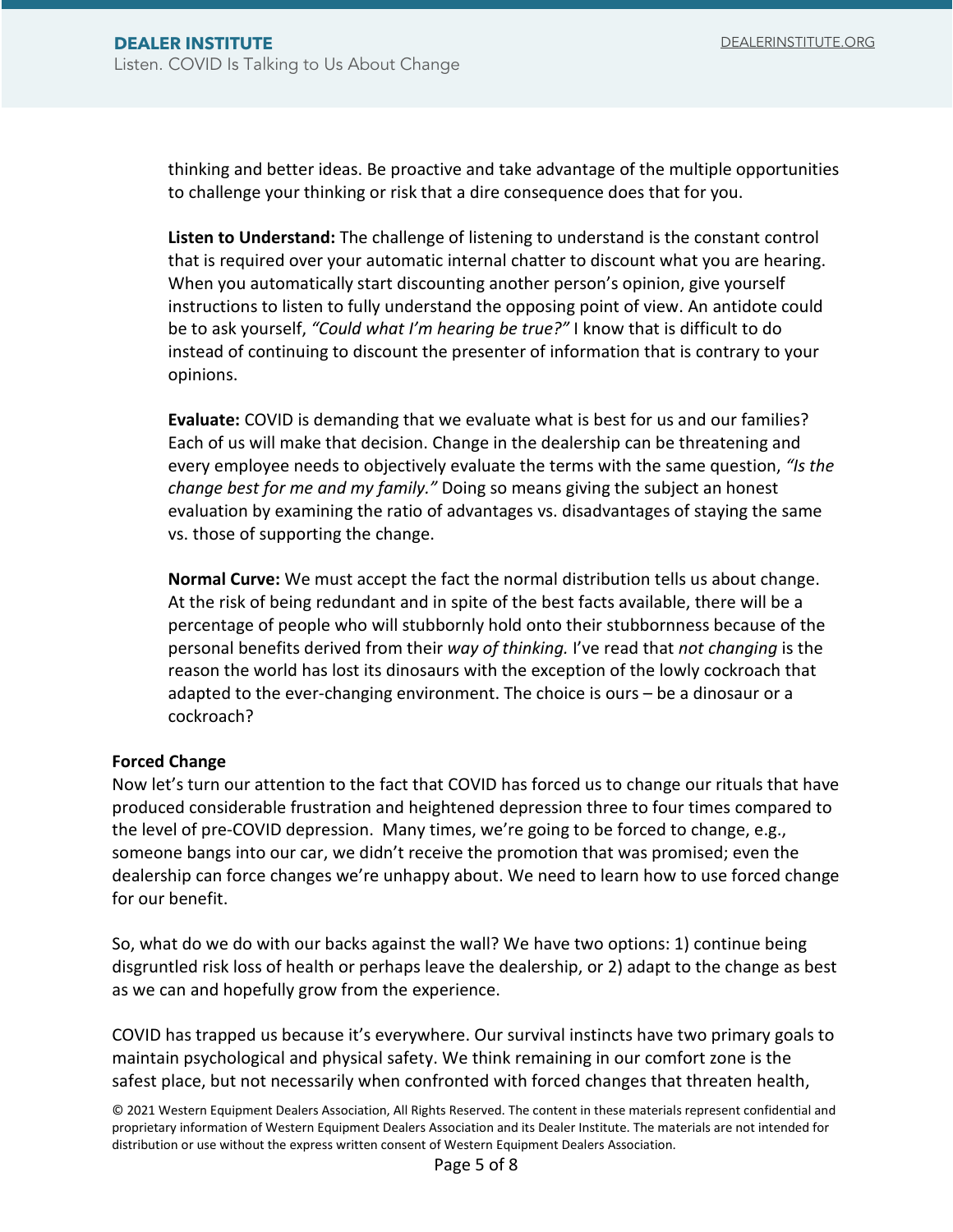even life. John Calipari, the University of Kentucky basketball coach, recently admitted being afraid of needles. yet he's encouraging those locked in their comfort zone to get vaccinated.

As I stated many times in leadership classes, *"Leaders are comfortable with being uncomfortable to do what must be done."*

There are times when forced change takes a victim. As of this writing, a friend of mine is making the painful decision about how many hundreds of thousands of dollars is he willing to lose with

the hope his business will rebound from the forced COVID downturn or declare bankruptcy. COVID may take another business victim.

**Routines:** Our rituals provide considerable security that encourages us to stick to them like glue during uncertainty. Forced change often wipe away the rituals and force us to make dreadful decisions. No longer do we have close contact with family and friends.

I'm no exception. I very much enjoy training/consulting and business travel. COVID has drastically reduced on-site work. So, I'm taking advantage of the change to strengthen my exercise routine. Another very effective ritual for me is a designated time to read excellent leadership content. I'm doing better, but I want back on the road. You need to establish your routines and hopefully not over-indulge in alcohol which only serves to make one more depressed. Trust me. I know.

**Support Group:** Support groups serve as excellent mental health tools. Multiple support groups are offered by churches and nonprofit organizations. Thank goodness for a church sponsored support group a friend joined after her husband had a devastating stroke. She has been his care agent for the last 11 years, and her contact with people outside of her family is credited with her maintaining her emotional health.

The dealership serves as a support group. Stop and think about it. The dealership offers physical and social contact with friends who are sorely needed by all of us during trying times. It's okay for groups of employees to discuss the disrupting impact forced changes have in their lives. It's cathartic and feels good to know you are not alone. But in the work environment, prolonged discussion of forced company changes can have catastrophic consequences that lead us to a very important ingredient to conquer the consequences of forced changes – optimism.

**Optimism:** Optimism is the decision to look for the good when adversity strikes. Multiple studies have reported the many positive consequences associated with being optimistic, e.g., improved health, longer life span, job promotions, and financial rewards, to name a few.

<sup>© 2021</sup> Western Equipment Dealers Association, All Rights Reserved. The content in these materials represent confidential and proprietary information of Western Equipment Dealers Association and its Dealer Institute. The materials are not intended for distribution or use without the express written consent of Western Equipment Dealers Association.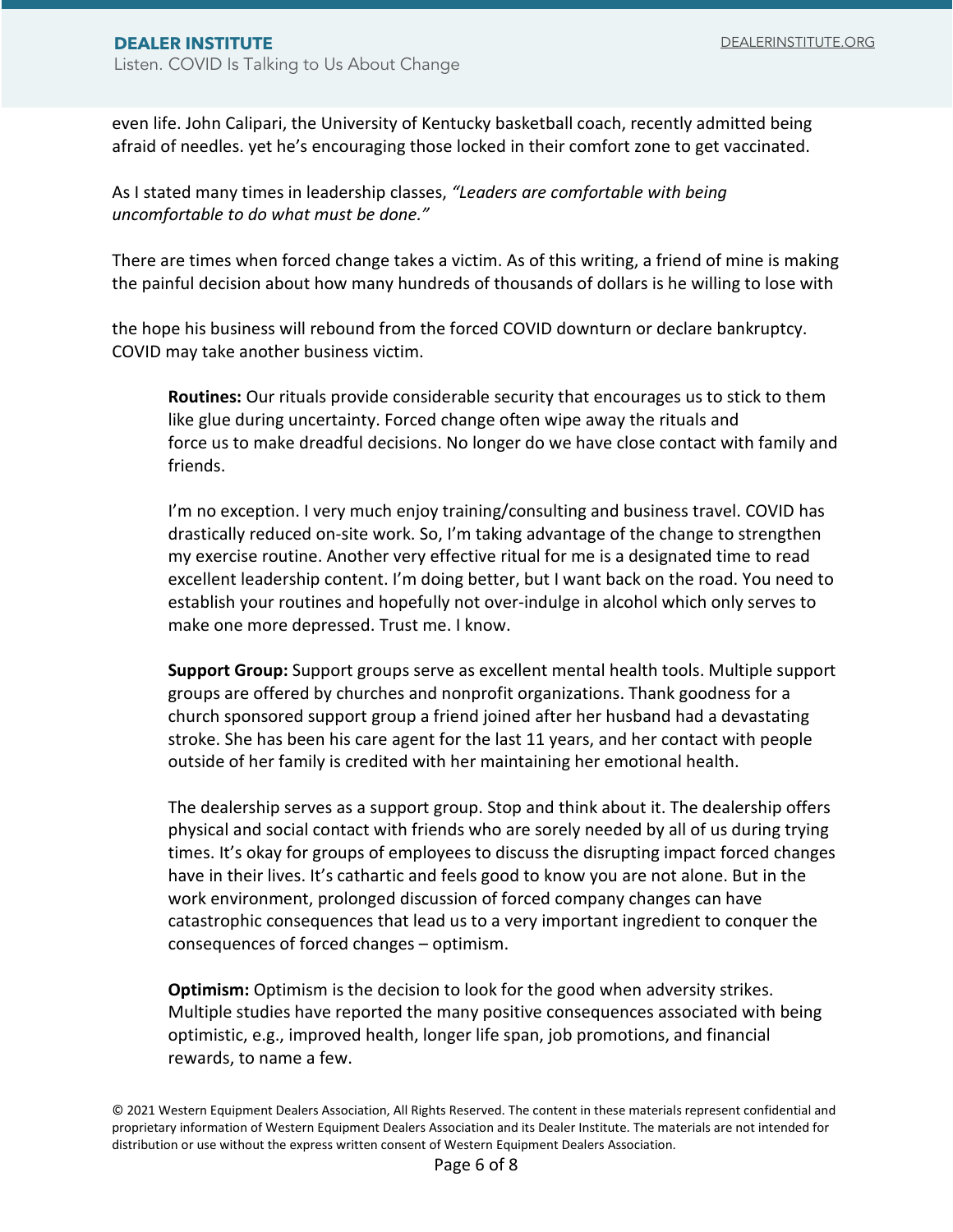Optimism returns us to our discussion of self-awareness and taking control of our thoughts. Yes, when we get hit in the stomach with adversity, it may take our breath away. Behavioral psychologists suggest that we enter the closet and start screaming or beat the hell out of a pillow to release our frustrations. Ultimately, though, we must exert the necessary self-control to make good decisions. Are we going to become victims of the adversity and allow it to control our lives or use the adversity as a teacher and grow through the experience? The survival instincts tell us to grow. All of us have seen people

who made the decision to be victims of their adversity, and that is a sad option. Unfortunately, these individuals are blind to the many blessings of life.

An optimist will ask, *"How can I benefit from experiencing this adversity*? Optimists know they will finalize the answer because they:

- 1. Believe there are benefits and their brain will generate the answers,
- 2. Expect their brain to generate their personal list of benefits, and
- 3. Will borrow this phrase from Dale Carnegie, *"If you want to be enthusiastic, act enthusiastic."* So, optimists will *act optimistically to be optimistic.*

Our brains begin to generate answers. I hope that I'm not complicating matters by sharing with you the debate if these answers are spiritually inspired…or does the mind generate answers to remove the tension created by the question? Believe as you may, but it's important that you record your answers as they appear in your conscious mind. Putting thoughts on paper serves to solidify them in our brain. For many years I've benefited from the affirmation that *today's struggles are the footsteps leading to tomorrow's successes.* Then there is the popular cliché, *"What hurts you today makes you stronger tomorrow."* Optimists use pain to further their personal and professional development. Learning to act and to be optimistic when working with a forced change has its own reward as forced changes are going to be a constant companion in our lives.

Your list of advantages is personal. However, there are times when group discussions can be beneficial. Listening to others stimulates thoughts. In other words, we often think of things during group discussions that we may not have thought by ourselves. COVID has created several advantages in the workplace. ranging from what an employee told me, *"I learned that I really need to be around employees,"* to companies that have learned that employees can be just as productive working from home and, thereby, reducing the real estate costs for office space.

#### **In Conclusion**

I hope that neither you, your family, or friends become COVID victims. There are too many sad stories. On the other end of the sad/happy spectrum, I hope this paper provided you with information to help you make changes in your personal life as well as within your dealership.